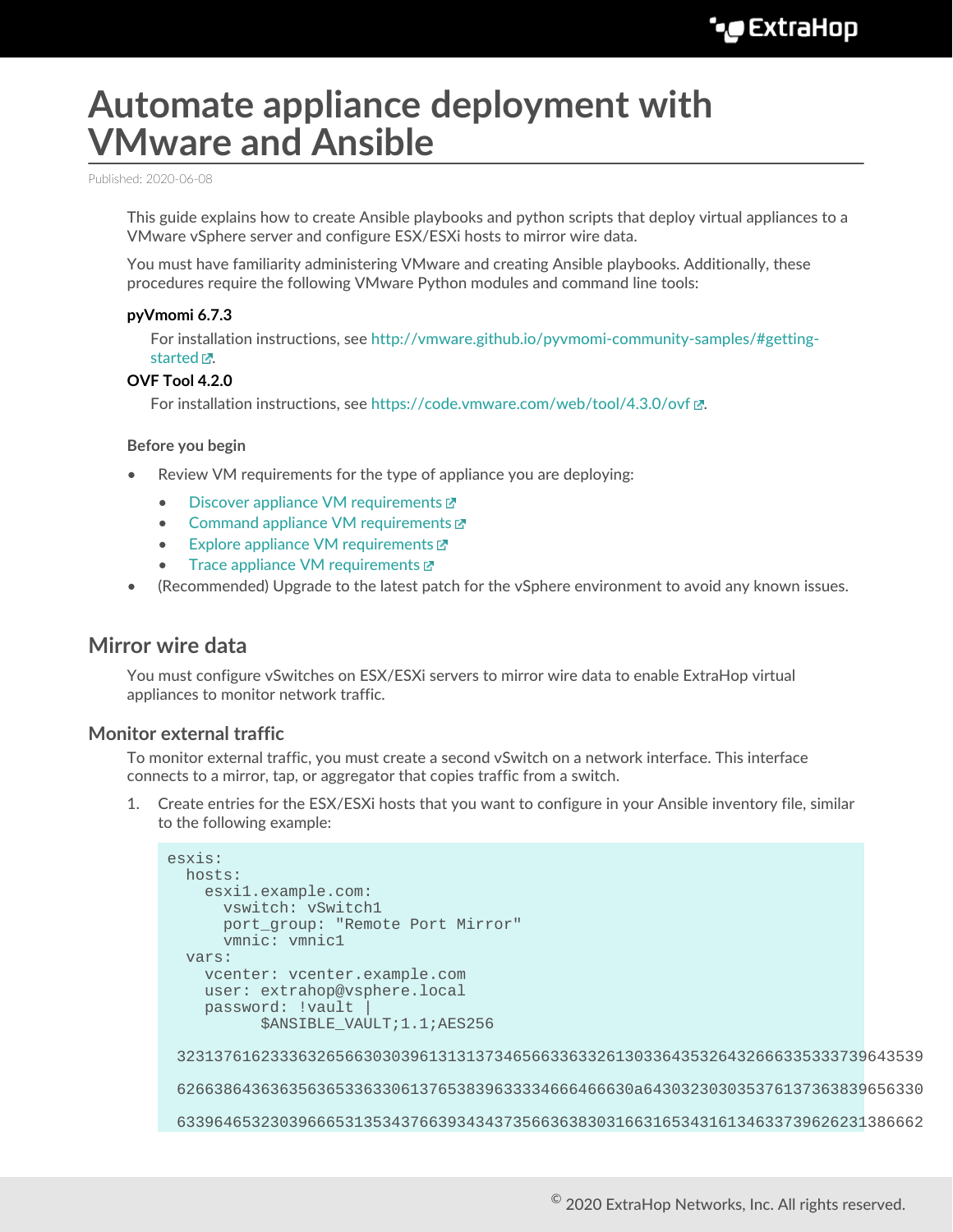## **∙e** ExtraHop

```
 3234363063636563650a326336343334393638336433303063623636376231643934323961393338
          6133
```
The example inventory entries above define the following configuration variables:

#### **esxi1.example.com**

The name of the ESX/ESXi host that the virtual appliances are deployed to.

#### **vswitch**

The name of the second vSwitch to create. We recommend that you name the vSwitch by appending a number. For example, if  $vSwitch1$  already exists on your ESX/ESXi host, specify vSwitch2.

#### **port\_group**

The name of the port group to create on the vSwitch.

#### **vmnic**

The name of the NIC to add the vSwitch to.

#### **vcenter**

The hostname of the vCenter server.

#### **user**

The name of a user account on the vCenter server.

#### **password**

The password of the user account.

2. Create a task entry in a .yml playbook file similar to the following example:

```
 - name: Mirror Wire Data
      eh_vsphere_external_mirror:
       esxi: "{{ inventory_hostname }}"
vswitch: "{{ vswitch }}"
 port_group: "{{ port_group }}"
 vmnic: "{{ vmnic }}"
vcenter: "\{ vcenter \}"
       user: \{\{\text{user}\}\"
        password: "{{ password }}"
```
3. Add a Python script to your library directory and open the file in a text editor.

In this example, the script is named /library/eh\_vsphere\_external\_mirror.py.

4. Import any Python modules the script requires.

The following code imports the modules required for the rest of the procedure:

```
from ansible.module utils.basic import AnsibleModule
from pyVim import connect
from pyVmomi import vim
import ssl
```
5. Create an AnsibleModule object and import variables from the .yml file:

```
module = AnsibleModule(
     argument_spec = dict(
         esxi = dict(required=True),
         vswitch = dict(required=True),
         port_group = dict(required=True),
         vmnic = dict(required=True),
         vcenter = dict(required=True),
         user = dict(required=True),
         password = dict(required=True, no_log=True)
     ),
```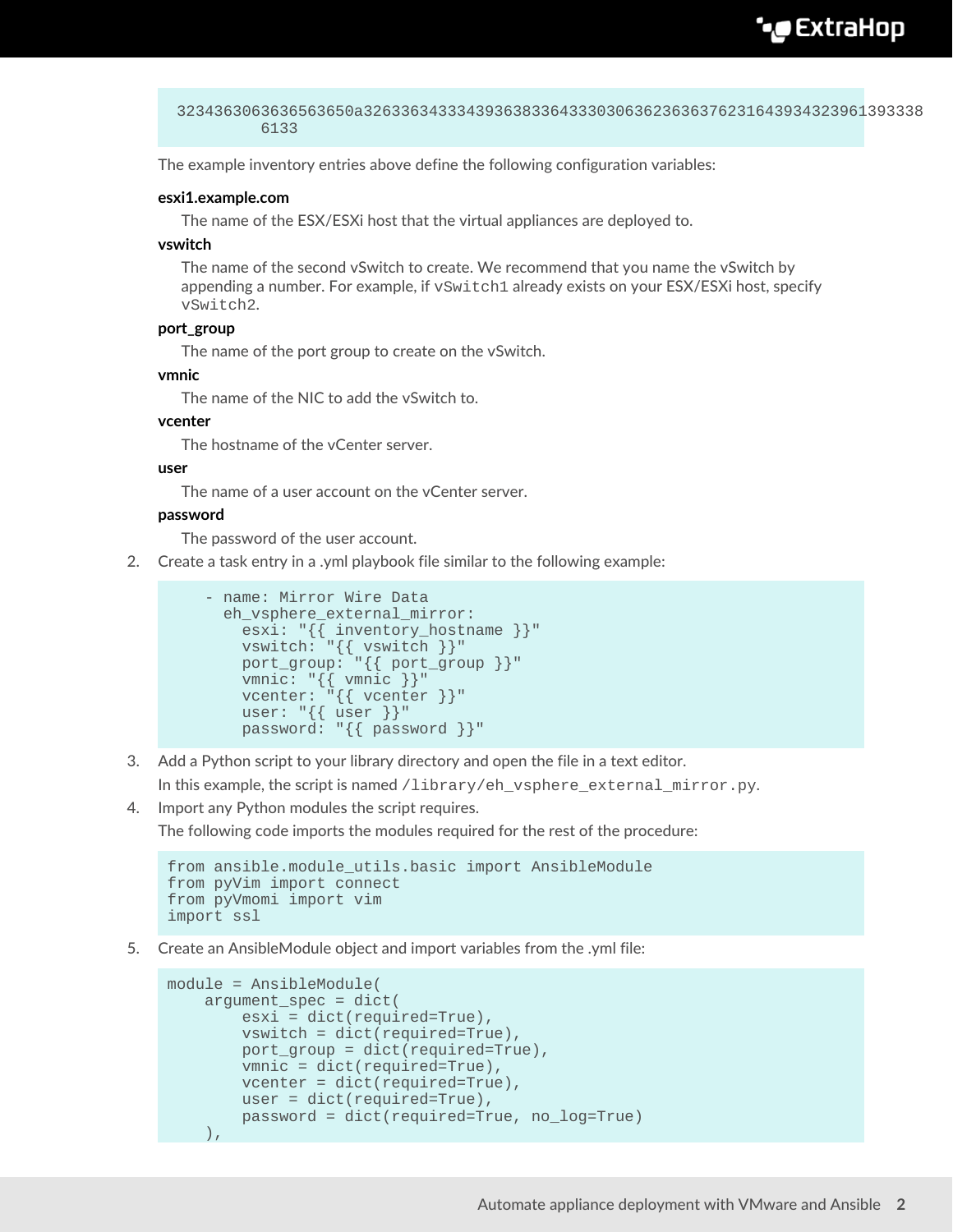```
 supports_check_mode=False
)
esxi = module.params['esxi']
vswitch = module.params['vswitch']
port_group = module.params['port_group']
vmnic = module.params['vmnic']
vcenter = module.params['vcenter']
user = module.params['user']
password = module.params['password']
```
6. Establish a connection to the vCenter server:

```
context = ssl.SSLContext(ssl.PROTOCOL_SSLv23)
try:
    si = connect.SmartConnect(host=vcenter,
                                  user=user,
                                  pwd=password,
                                  sslContext=context)
except:
     module.fail_json(msg='Could not connect to vcenter.')
```
7. Retrieve an object that represents the ESX/ESXi server:

```
content = si.RetrieveContent()
object_view = content.viewManager.CreateContainerView(content.rootFolder,
 [], True)
for obj in object_view.view:
     if isinstance(obj, vim.HostSystem):
         if obj.name.lower() == esxi.lower():
             object_view.Destroy()
            host system = objobject_view.Destroy()
host_network_system = host_system.configManager.networkSystem
```
8. Configure and add the new virtual switch:

```
switch_spec = vim.host.VirtualSwitch.Specification()
switch_spec.numPorts = 120
switch_spec.bridge = vim.host.VirtualSwitch.BondBridge(nicDevice=[vmnic])
host_network_system.AddVirtualSwitch(vswitchName=vswitch,
  spec=switch_spec)
```
9. Configure the new port group:

```
spec = vim.host.PortGroup.Specification()
spec.name = port_group
spec.vswitchName = vswitch
spec.vland = 4095security_policy = vim.host.NetworkPolicy.SecurityPolicy()
security policy.allowPromiscuous = True
security_policy.forgedTransmits = True
security policy.macChanges = True
spec.policy = vim.host.NetworkPolicy(security=security_policy)
```
10. Add the port group:

```
host_network_system.AddPortGroup(portgrp=spec)
```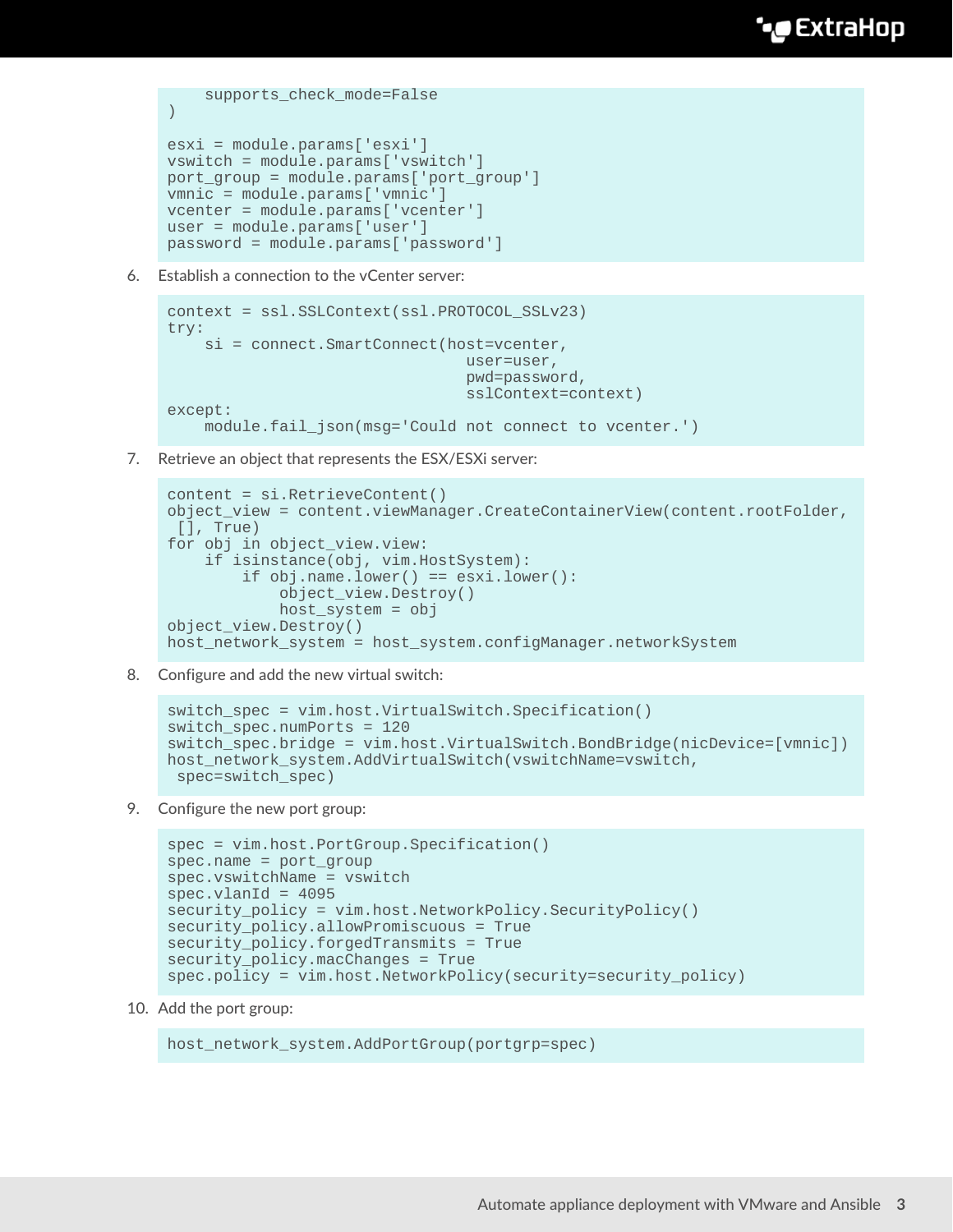### **Monitor intra-VM traffic**

To enable an appliance to monitor intra-VM traffic, you must create an additional port group on the default virtual switch of an ESX/ESXi host.

1. Create entries for the ESX/ESXi hosts you want to configure in your Ansible inventory file, similar to the following example:

```
esxis:
  hosts:
    esxi1.example.com:
     local_port_mirror: "Remote Port Mirror"
  vars:
    vcenter: vcenter.example.com
    user: extrahop@vsphere.local
    password: !vault |
           $ANSIBLE_VAULT;1.1;AES256
  32313761623336326566303039613131373465663363326130336435326432666335333739643539
  6266386436363563653363306137653839633334666466630a643032303035376137363839656330
  63396465323039666531353437663934343735663638303166316534316134633739626231386662
  3234363063636563650a326336343334393638336433303063623636376231643934323961393338
           6133
```
The example inventory entries above define the following configuration variables:

#### **esxi1.example.com**

The name of the ESX/ESXi host that the virtual appliances are deployed to.

#### **local\_port\_mirror**

The name of the port group to create on the vSwitch.

#### **vcenter**

The hostname of the vCenter server.

#### **user**

The name of a user account on the vCenter server.

#### **password**

The password of the user account.

2. Create a task entry in a .yml playbook file, similar to the following example:

```
 - name: Mirror Intra-VM Wire Data
 when: local port mirror is defined
 eh vsphere intra mirror:
     esxi: "{{ inventory_hostname }}"
    local_port_mirror: "{{ local_port_mirror }}"
   vcenter: \{ \} vcenter \}"
   user: \sqrt[1]{\{ \text{user } \}} password: "{{ password }}"
```
3. Add a Python script to your library directory and open the file in a text editor.

In this example, the script is named  $\ell$ library/eh\_vsphere\_intra\_mirror.py.

4. Import any Python modules the script requires.

The following code imports the modules required for the rest of the procedure:

```
from ansible.module_utils.basic import AnsibleModule
from pyVim import connect
from pyVmomi import vim
```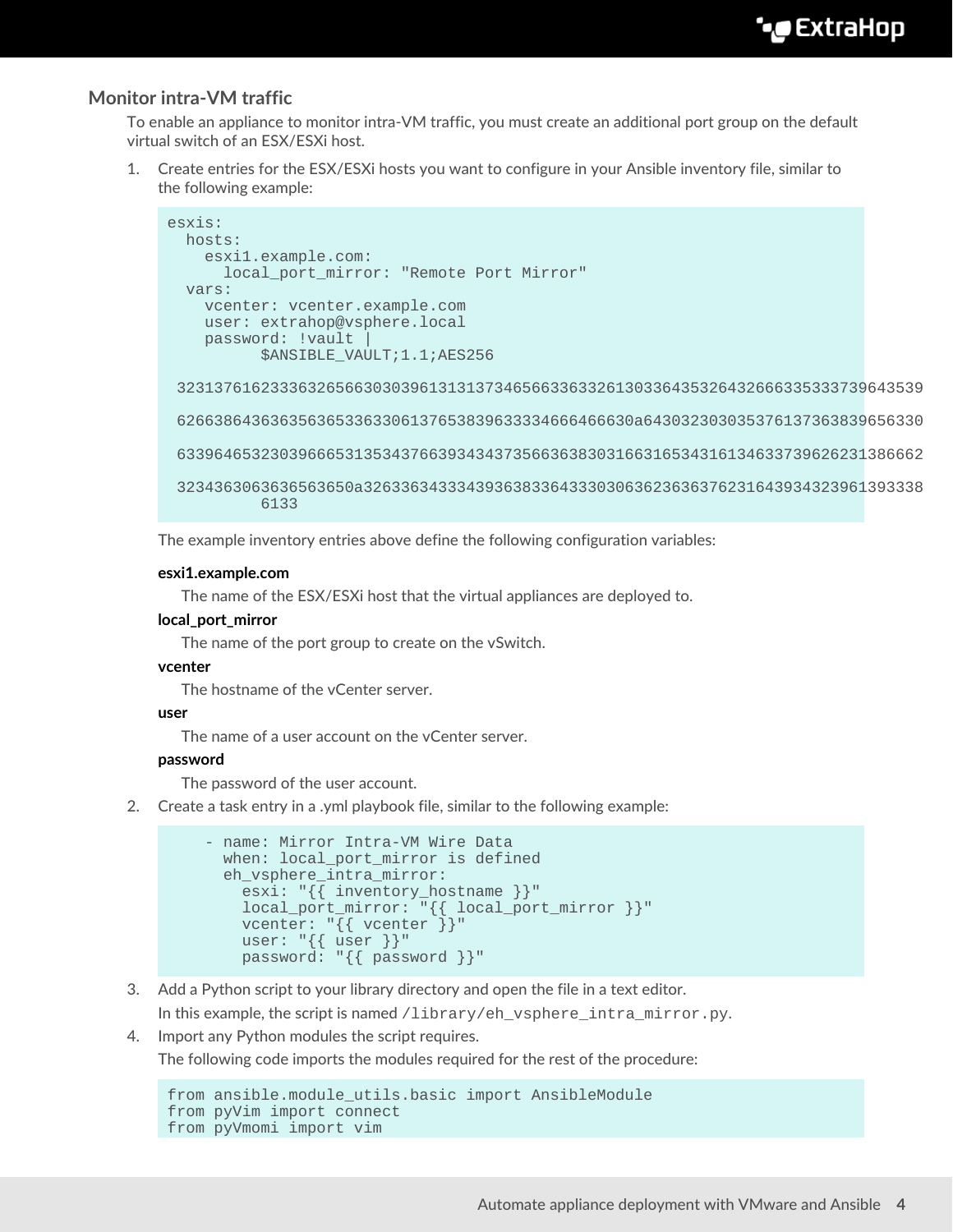import ssl

5. Create an AnsibleModule object and import variables from the .yml file:

```
module = AnsibleModule(
    argument_spec = dict(
         esxi = dict(required=True),
         local_port_mirror = dict(required=True),
         vcenter = dict(required=True),
         user = dict(required=True),
         password = dict(required=True, no_log=True)
    ),
    supports check mode=False
)esxi = module.params['esxi']
local_port_mirror = module.params['local_port_mirror']
vcenter = module.params['vcenter']
user = module.params['user']
password = module.params['password']
```
6. Establish a connection to the vCenter server:

```
context = ssl.SSLContext(ssl.PROTOCOL_SSLv23)
try:
    si = connect.SmartConnect(host=vcenter,
                                  user=user,
                                  pwd=password,
                                  sslContext=context)
except:
     module.fail_json(msg='Could not connect to vcenter.')
```
7. Retrieve an object that represents the ESX/ESXi server:

```
content = si.RetrieveContent()
object_view = content.viewManager.CreateContainerView(content.rootFolder,
 [], True)
for obj in object_view.view:
     if isinstance(obj, vim.HostSystem):
         if obj.name.lower() == esxi.lower():
             object_view.Destroy()
             Host_sytem = obj
object_view.Destroy()
host_network_system = host_system.configManager.networkSystem
```
8. Configure the new port group:

```
spec = vim.host.PortGroup.Specification()
spec.name = local_port_mirror
spec.vswitchName = 'vSwitch0'
spec.vland = 4095network policy = vim.host.NetworkPolicy()
network policy.security = vim.host.NetworkPolicy.SecurityPolicy()
network_policy.security.allowPromiscuous = True
security_policy.forgedTransmits = True
security_policy.macChanges = True
spec.policy = network_policy
```
9. Add the new port group:

host\_network\_system.AddPortGroup(spec)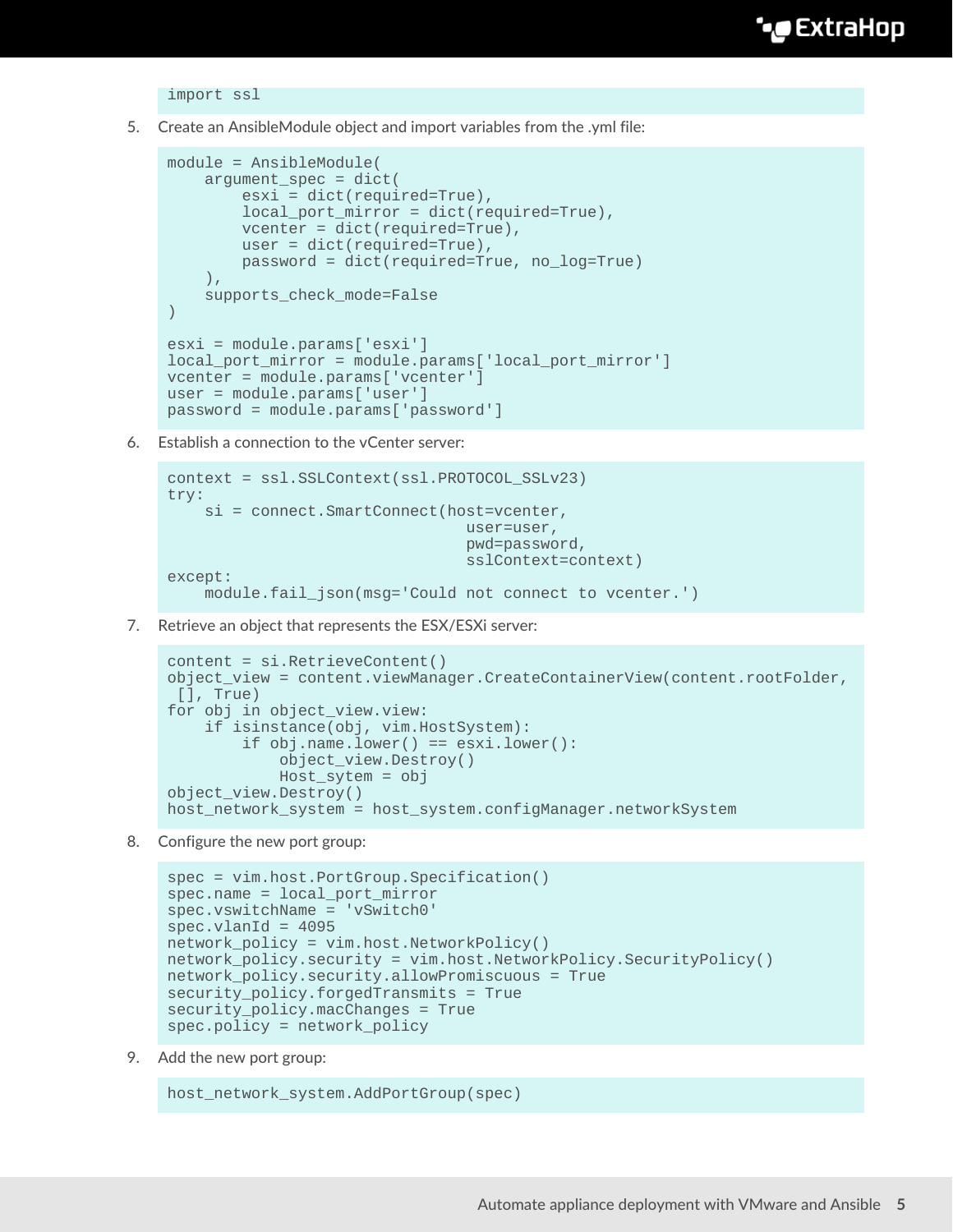## **Deploy the OVA file**

The following example shows how to set up a playbook and task library to deploy the OVA file for a virtual Discover appliance. The OVA file must be downloaded to the machine where Ansible is running.

You can download ExtraHop OVA files from the [ExtraHop Customer Portal](https://customers.extrahop.com/downloads/virtual-appliances) ...

1. Create entries for virtual appliances in your Ansible inventory file, similar to the following example:

```
vms:
  hosts:
    exampleTestEDA:
      app_type: EDA
      datacenter: "Example Datacenter"
      folder: "VM Folder"
       esxi: esxi1.example.com
      datastore: DATA
       ova: ../firmware_images/extrahop-eda-1000v-vmware-7.9.0.2924.ova
      add_disk: 250
   vars:
     vcenter: vcenter.example.com
     user: extrahop@vsphere.local
     password: !vault |
           $ANSIBLE_VAULT;1.1;AES256
  32313761623336326566303039613131373465663363326130336435326432666335333739643539
  6266386436363563653363306137653839633334666466630a643032303035376137363839656330
  63396465323039666531353437663934343735663638303166316534316134633739626231386662
  3234363063636563650a326336343334393638336433303063623636376231643934323961393338
           6133
```
The above inventory entries define the following configuration variables:

#### **exampleEDA**

The name of the VM.

#### **app\_type**

The type of ExtraHop appliance.

#### **datacenter**

The datacenter that contains the ESX/ESXi host.

#### **folder**

The folder of VMs on the datacenter.

#### **esxi**

The name of the ESX/ESXi host that the VM are deployed to.

#### **datastore**

The name of the datastore that will contain the VM.

#### **ova**

The relative path of the ExtraHop OVA file.

#### **vcenter**

The hostname of the vCenter server.

#### **user**

The name of a user account on the vCenter server.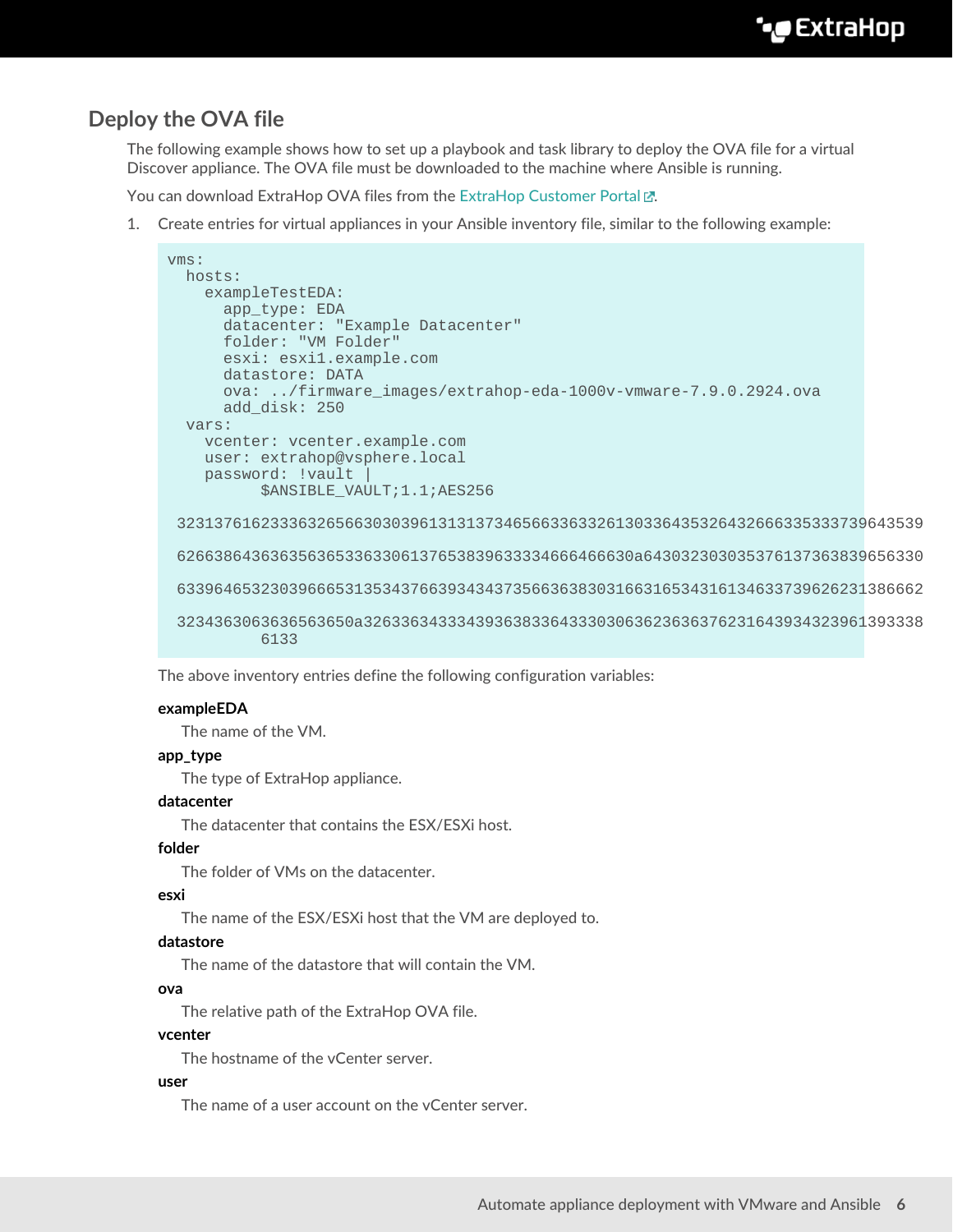#### **password**

The password of the user account.

2. Create a task entry in a .yml playbook, similar to the following example:

```
 - name: Deploy ExtraHop OVA to vSphere
       eh_vsphere_deploy:
 appliance: "{{ inventory_hostname }}"
 app_type: "{{ app_type }}"
         datacenter: "{{ datacenter }}"
         folder: "{{ folder }}"
        \text{ess} i: "{} { \{ \text{ess} i \} }
         datastore: "{{ datastore }}"
        ova: \{\} ova \}"
         vcenter: "{{ vcenter }}"
        user: \sqrt[n]{\{ \text{user } \}}"
         password: "{{ password }}"
```
3. Add a Python script to your library directory and open the file in a text editor.

In this example, the script is named  $\lambda$ library/eh\_vsphere\_deploy.py.

4. Import any Python modules the script requires.

The following code imports the modules required for the rest of the procedure:

```
from ansible.module_utils.basic import AnsibleModule
import subprocess
import urllib
```
5. Create an AnsibleModule object and import variables from the .yml file:

```
module = AnsibleModule(
    argument spec = dict( appliance = dict(required=True),
         app_type = dict(required=True),
        datacenter = dict(required=True),
        folder = dict(required=True),
        esxi = dict(required=True),
        ova = dict(required=True),
        datastore = dict(required=True),
        vcenter = dict(required=True),
        user = dict(required=True),
        password = dict(required=True, no_log=True)
    ),
     supports_check_mode=False
)
appliance = module.params['appliance']
app_type = module.params['app_type']
datastore = module.params['datastore']
ova = module.params['ova']
attrs = \{ 'vcenter': module.params['vcenter'],
     'user': module.params['user'],
     'password': module.params['password'],
     'datacenter': module.params['datacenter'],
     'folder': module.params['folder'],
     'esxi': module.params['esxi']
}
```
6. Create the host string that specifies the location of the ESX/ESXi host in vCenter:

attrs = dict((k, urllib.quote(v)) for k, v in attrs.items())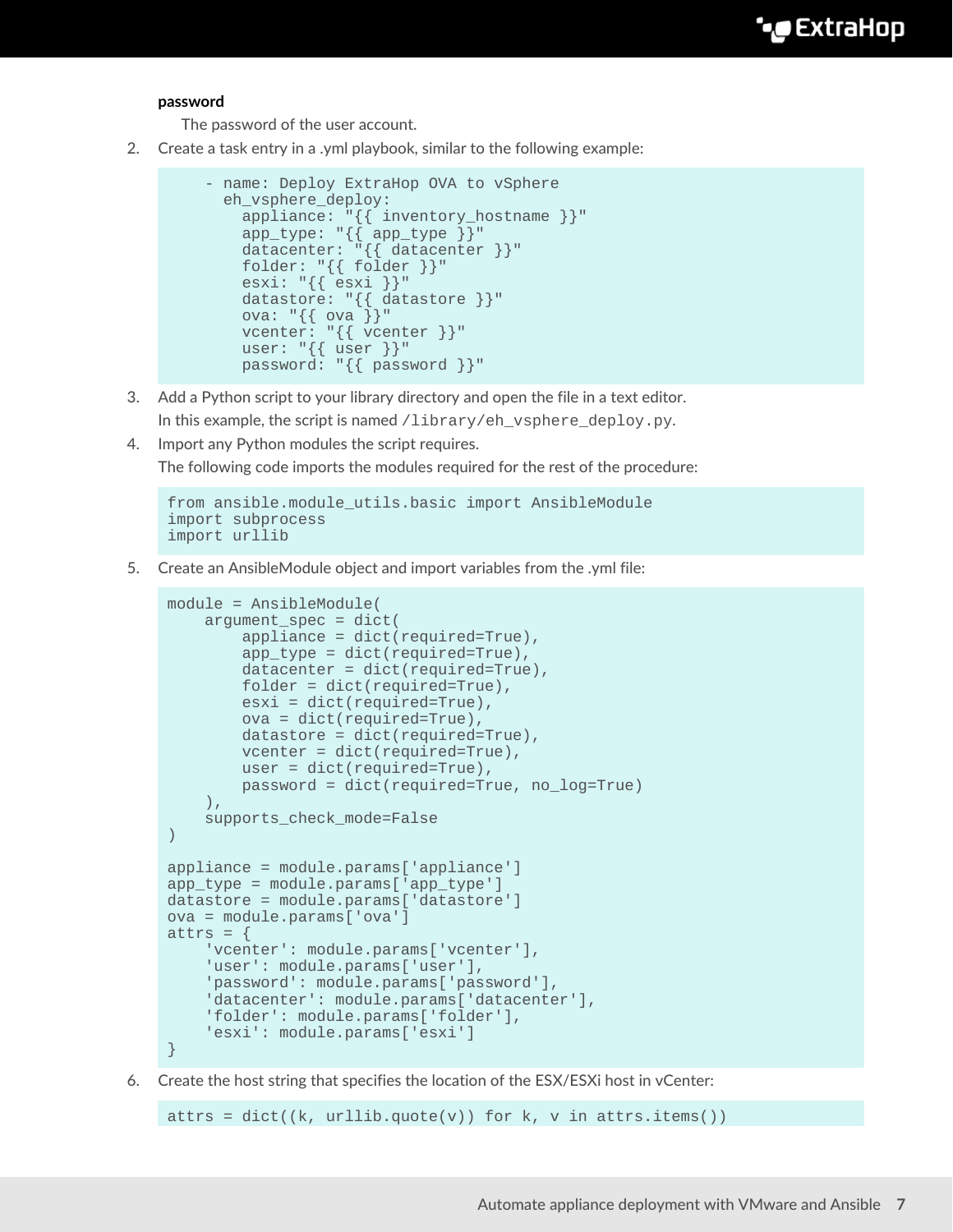```
host str = 'vi://{user}:{password}@{vcenter}/{datacenter}/host/{folder}/
{esxi}'.format(**attrs)
```
For more information about creating a host string, see the OVF Tool documentation on the VMware site: [https://vdc-download.vmware.com/vmwb-repository/dcr-public/bb505ca7-88b5-4b11-aff4](https://vdc-download.vmware.com/vmwb-repository/dcr-public/bb505ca7-88b5-4b11-aff4-f59125ab27bc/f3d05149-23e9-4ac2-8f99-0c851a8a5231/ovftool-430-userguide.pdf) [f59125ab27bc/f3d05149-23e9-4ac2-8f99-0c851a8a5231/ovftool-430-userguide.pdf](https://vdc-download.vmware.com/vmwb-repository/dcr-public/bb505ca7-88b5-4b11-aff4-f59125ab27bc/f3d05149-23e9-4ac2-8f99-0c851a8a5231/ovftool-430-userguide.pdf) 

7. Create an array to define the ovtool command:

```
cmd = ['ovftool',
         '--disableVerification',
         '--noSSLVerify',
         '-ds=%s' % datastore,
         '-dm=%s' % 'thick',
         '-n=%s' % eda,
         '--net:VM Network=VM Network',
         '--X:logFile=ovflogs.log',
         '--X:logLevel=verbose',
         ova,
        host str]
if app_type == 'EDA' or app_type == 'ETA':
     cmd.insert(7, '--net:Remote Port Mirror=Remote Port Mirror')
```
**Note:** This code defines two network mappings for Discover and Trace appliances. VM Network maps to the VM management network on the ESX/ESXi host. Remote Port Mirror maps to the network that mirrors wire data. The names of the target networks must match the networks on your ESX/ESXi host. For example, if you configured a network named Local Port Mirror to mirror intra-VM traffic, specify:

```
--net:Remote Port Mirror=Local Port Mirror
```
For EDA 2000v and 6100v appliances, you can add additional network mappings to the above array for Remote Port Mirror 2 and Remote Port Mirror 3, for example:

```
--net:Remote Port Mirror2=Remote Port Mirror2
```
8. Run the ovftool command with the subprocess.Popen class:

```
proc = subprocess.Popen(cmd)
proc.communicate()
if proc.returncode != 0:
     module.fail_json(msg='Unable to deploy OVA')
else:
     module.exit_json(changed=True, msg="Deployed OVA")
```
## **Add a disk in VMware (optional)**

For Discover appliances that are licensed for packet capture and all Explore appliances, you must configure an additional disk for the virtual appliance.

1. Create entries for virtual appliances in your Ansible inventory file similar to the following example:

```
vms:
  hosts:
    exampleEXA:
      add_disk: 150
       app_type: EXA
       datacenter: "Example Datacenter"
       folder: "VM Folder"
```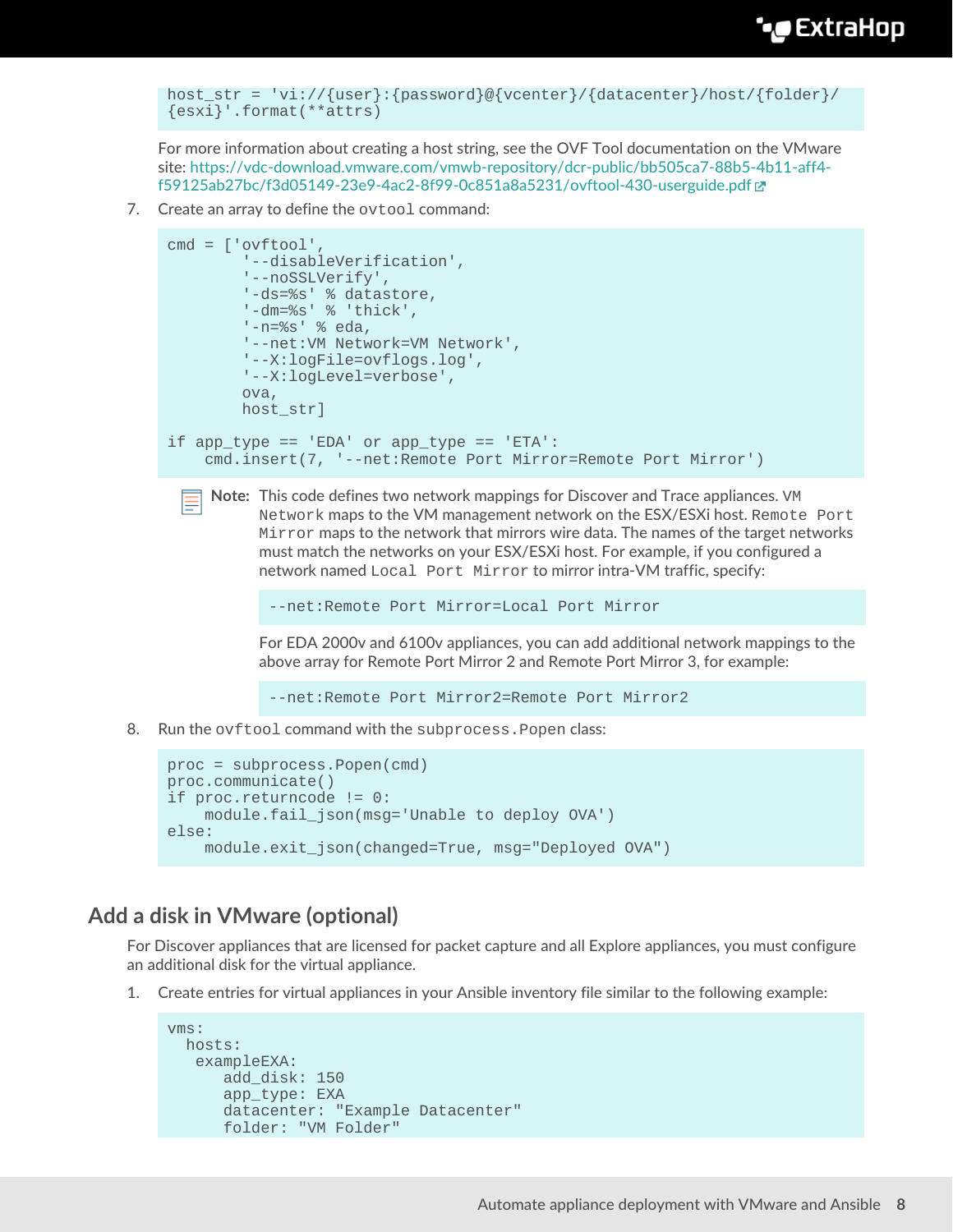## ExtraHop **@**

```
 esxi: esxi1.example.com
     ova: ../firmware_images/extrahop-exa-5100v-xs-vmware-7.9.0.2924.ova
 vars:
   vcenter: vcenter.example.com
   user: extrahop@vsphere.local
  password: !vault
          $ANSIBLE_VAULT;1.1;AES256
 32313761623336326566303039613131373465663363326130336435326432666335333739643539
 6266386436363563653363306137653839633334666466630a643032303035376137363839656330
 63396465323039666531353437663934343735663638303166316534316134633739626231386662
 3234363063636563650a326336343334393638336433303063623636376231643934323961393338
         6133
```
The above inventory entries define the following configuration variables:

#### **exampleEXA**

The name of the VM.

#### **add\_disk**

The size in GB of the disk to add. The following size values are valid:

| Appliance        | Size         |
|------------------|--------------|
| <b>EDA 1000v</b> | 250          |
| <b>EDA 1100v</b> | 250          |
| <b>EDA 2000v</b> | 250          |
| <b>EDA 6100v</b> | 500          |
| EXA-XS           | 250 or less  |
| EXA-S            | 500 or less  |
| EXA-M            | 1000 or less |
| EXA-L            | 2000 or less |

#### **app\_type**

The type of ExtraHop appliance.

#### **datacenter**

The datacenter that contains the ESX/ESXi host.

#### **folder**

The folder of VMs on the datacenter.

#### **esxi**

The name of the ESX/ESXi host that the VM is deployed to.

#### **datastore**

The name of the datastore that will contain the VM.

#### **ova**

The relative path of the ExtraHop OVA file.

#### **vcenter**

The hostname of the vCenter server.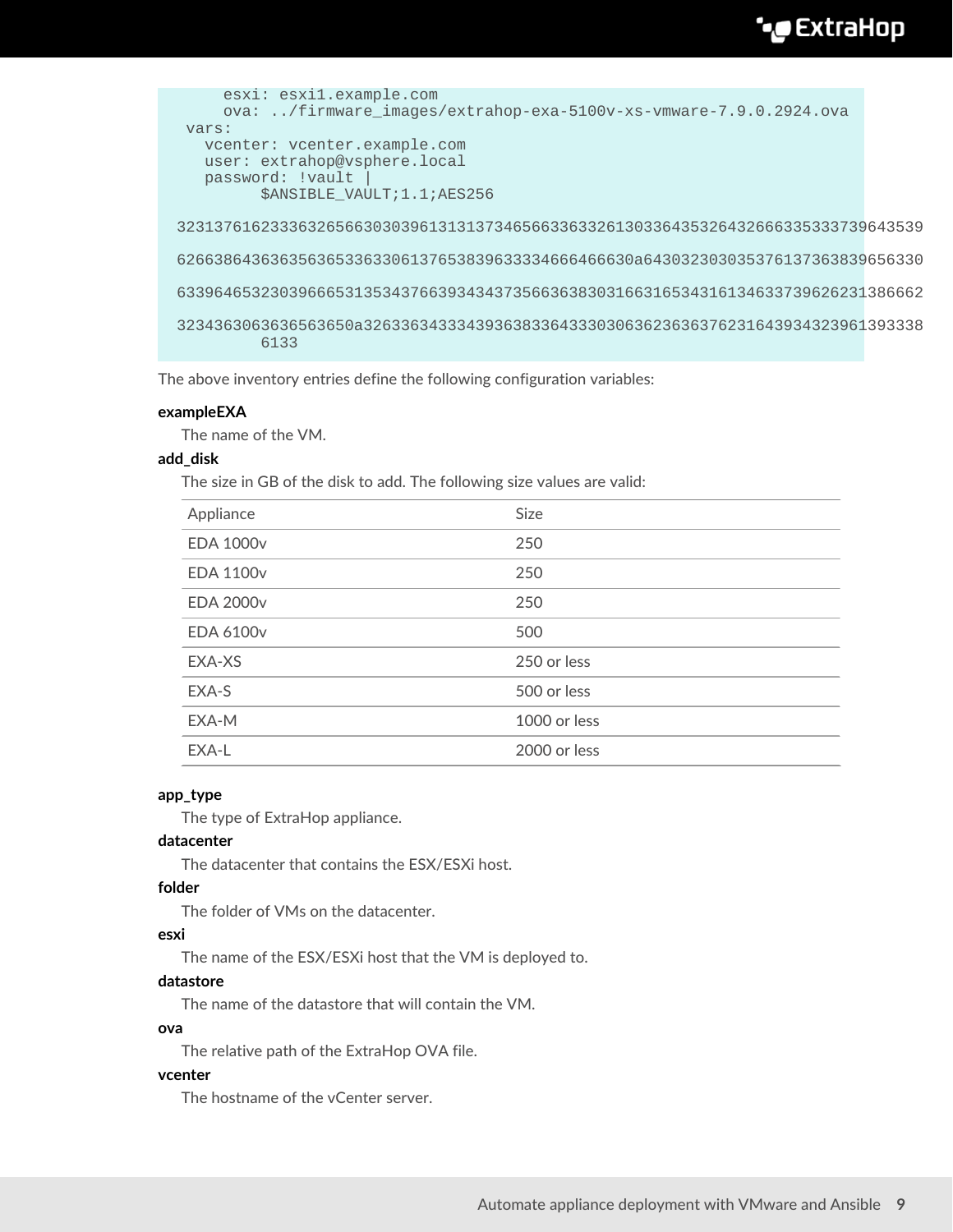**user**

The name of a user account on the vCenter server.

#### **password**

The password of the user account.

2. Create a task entry in a .yml playbook similar to the following example:

```
 - name: Add a disk
  when: add_disk is defined
  eh_vsphere_add_disk:
    vm_name: "{{ inventory_hostname }}"
    add_disk: "{{ add_disk }}"
   vcenter: "{{ vcenter }}"
    user: "{{ user }}"
    password: "{{ password }}"
```
- 3. Add a Python script to your library directory and open the file in a text editor.
	- In this example, the script is named /library/eh\_vsphere\_add\_disk.py.
- 4. Import any Python modules the script requires.

The following code imports the modules required for the rest of the procedure:

```
from ansible.module_utils.basic import AnsibleModule
from pyVim import connect
from pyVmomi import vim
import ssl
```
5. Create an AnsibleModule object and import variables from the .yml file:

```
module = AnsibleModule(
     argument_spec = dict(
        vm_name = dict(required=True),
         add_disk = dict(required=True),
        vcenter = dict(required=True),
        user = dict(required=True),
        password = dict(required=True, no_log=True)
     ),
     supports_check_mode=False
)vm_name = module.params['vm_name']
add_disk = module.params['add_disk']
vcenter = module.params['vcenter']
user = module.params['user']
password = module.params['password']
```
6. Translate the size of the PCAP disk from GB into KB:

add\_disk = int(add\_disk) \* 1024 \* 1024

7. Establish a connection to the vCenter server:

```
context = ssl.SSLContext(ssl.PROTOCOL_SSLv23)
try:
    si = connect.SmartConnect(host=vcenter,
                                  user=user,
                                  pwd=password,
                                  sslContext=context)
except:
    module.fail_json(msg='Could not connect to vcenter.')
```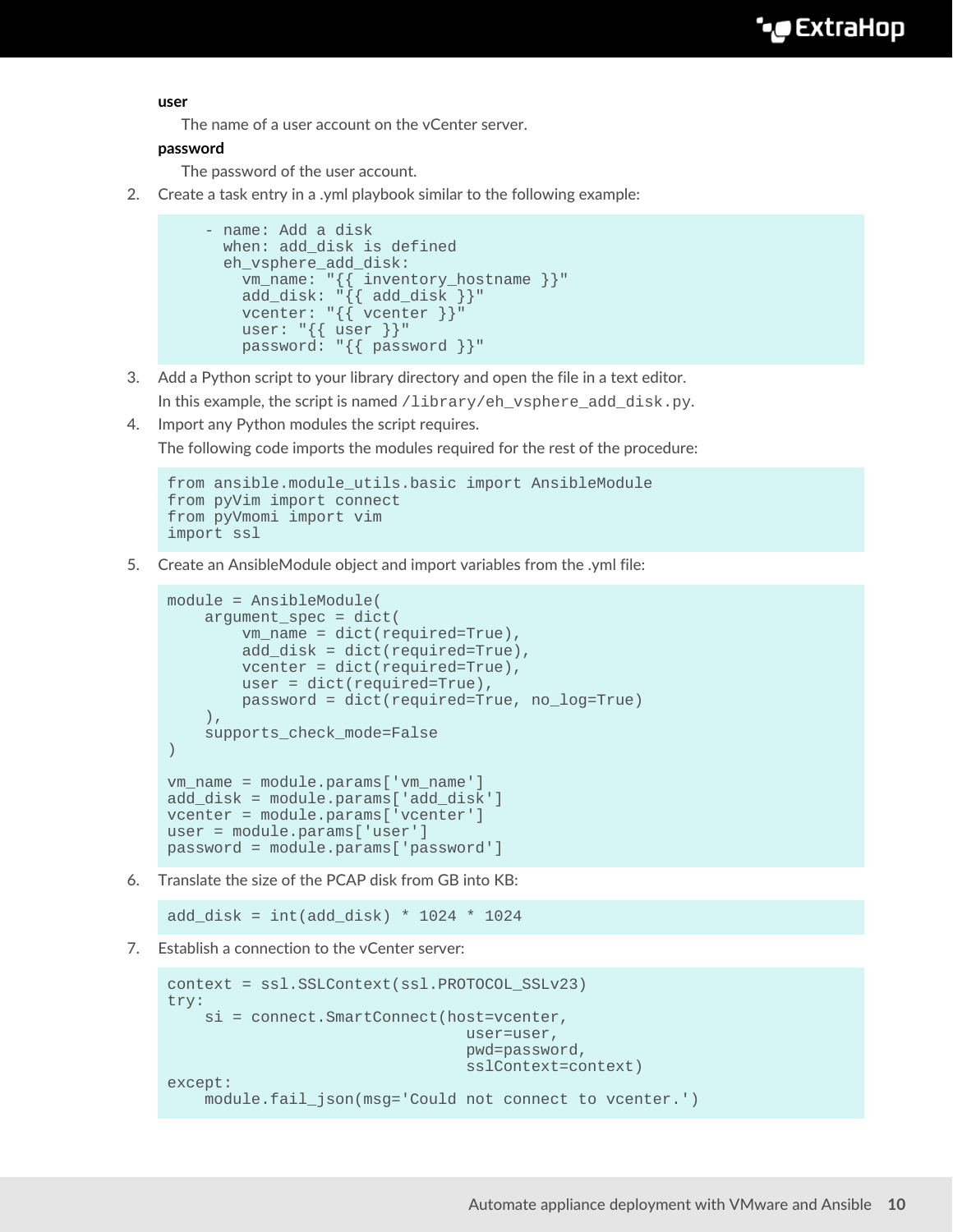8. Retrieve an object that represents the VM that you are adding the disk to.

```
content = si.RetrieveContent()
object_view = content.viewManager.CreateContainerView(content.rootFolder,
                                                          [], True)
for obj in object_view.view:
     if isinstance(obj, vim.VirtualMachine):
        if obj.name.lower() == VM_name.lower():
             object_view.Destroy()
             return obj
object_view.Destroy()
```
9. Find the location to add the virtual disk by traversing all devices on the VM. The unit number of the disk should be the unit number of the last virtual disk on the device plus one. Also, retrieve the object that represents the iSCSI controller for the VM:

```
for dev in vm.config.hardware.device:
     if isinstance(dev, vim.vm.device.VirtualDisk):
        unit_number = int(dev.unitNumber) + 1if unit number == 7: unit_number += 1
         if unit_number >= 16:
             module.fail_json(msg="Number of disks not supported")
     if isinstance(dev, vim.vm.device.VirtualSCSIController):
         controller = dev
```
10. Configure the disk specifications:

```
dev changes = []diskSpec = vim.vm.device.VirtualDeviceSpec()
diskSpec.fileOperation = "create"
diskSpec.operation = vim.vm.device.VirtualDeviceSpec.Operation.add
diskSpec.device = vim.vm.device.VirtualDisk()
diskSpec.device.backing = vim.vm.device.VirtualDisk.FlatVer2BackingInfo()
diskSpec.device.backing.thinProvisioned = False
diskSpec.device.backing.diskMode = 'persistent'
diskSpec.device.unitNumber = unit_number
diskSpec.device.capacityInKB = add_disk
diskSpec.device.controllerKey = controller.key
dev_changes.append(diskSpec)
vm_spec = vim.vm.ConfigSpec()
vm_spec.deviceChange = dev_changes
```
11. Add the disk:

```
vm.ReconfigVM_Task(spec=vm_spec)
```
### **Increase the packetstore disk on a Trace appliance (optional)**

The following example shows how to increase the capacity of the packetstore disk on an ETA 1150v appliance.

- **Note:** The example does not apply to ETA 6150 appliances, which require a packetstore disk between 1 TB and 25 TB.
- 1. Create entries for virtual appliances in your Ansible inventory file similar to the following example:

```
vms:
   hosts:
     exampleETA:
      app_type: ETA
```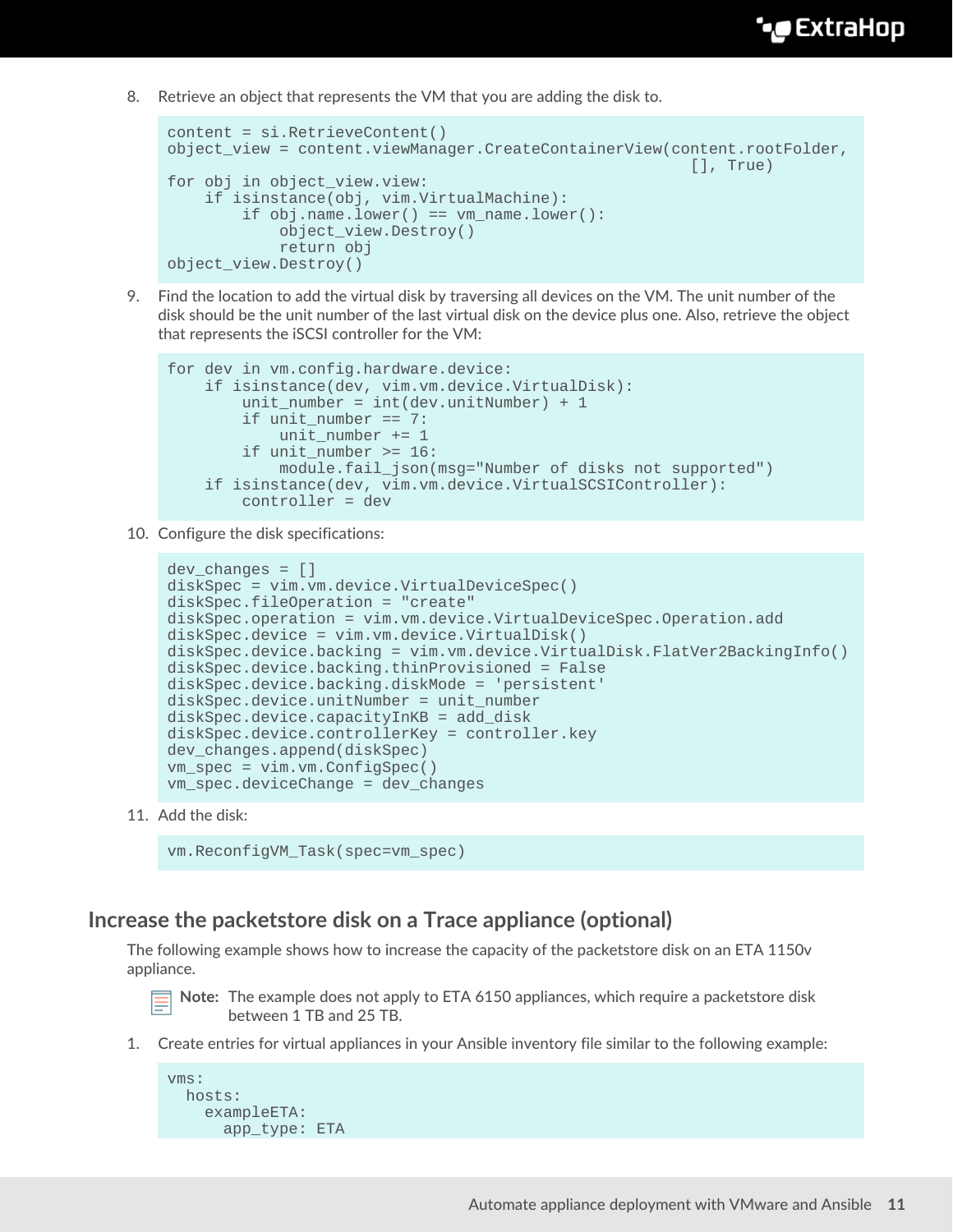## **∙e** ExtraHop

```
 datacenter: "Example Datacenter"
     folder: "VM Folder"
     esxi: esxi1.example.com
     datastore: DATA
     ova: ../firmware_images/extrahop-eta-1150v-vmware-7.9.0.2924.ova
     increase_disk: 2000
 vars:
   vcenter: vcenter.example.com
   user: extrahop@vsphere.local
   password: !vault |
          $ANSIBLE_VAULT;1.1;AES256
 32313761623336326566303039613131373465663363326130336435326432666335333739643539
 6266386436363563653363306137653839633334666466630a643032303035376137363839656330
 63396465323039666531353437663934343735663638303166316534316134633739626231386662
 3234363063636563650a326336343334393638336433303063623636376231643934323961393338
         6133
```
2. Create a task entry in a .yml playbook file similar to the following example:

```
 - name: Increase an ETA packetstore
      when: increase_disk is defined
      eh_vsphere_increase_disk:
        vm_name: "{{ inventory_hostname }}"
        increase_disk: "{{ increase_disk }}"
 datacenter: "{{ datacenter }}"
vcenter: "{{ vcenter }}"
 user: "{{ user }}"
        password: "{{ password }}"
```
- 3. Add a Python script to your library directory and open the file in a text editor. In this example, the script is named library/eh\_vsphere\_increase\_disk.py.
- 4. Import any Python modules the script requires.

The following code imports the modules required for the rest of the procedure:

```
from ansible.module_utils.basic import AnsibleModule
from pyVim import connect
from pyVmomi import vim
import ssl
```
5. Create an AnsibleModule object and import variables from the .yml file:

```
module = AnsibleModule(
     argument_spec = dict(
         vm_name = dict(required=True),
         increase_disk = dict(required=True),
         datacenter = dict(required=True),
        vcenter = dict(required=True),
        user = dict(required=True),
         password = dict(required=True, no_log=True)
     ),
     supports_check_mode=False
)
vm_name = module.params['vm_name']
increase_disk = module.params['increase_disk']
datacenter = module.params['datacenter']
vcenter = module.params['vcenter']
user = module.params['user']
```